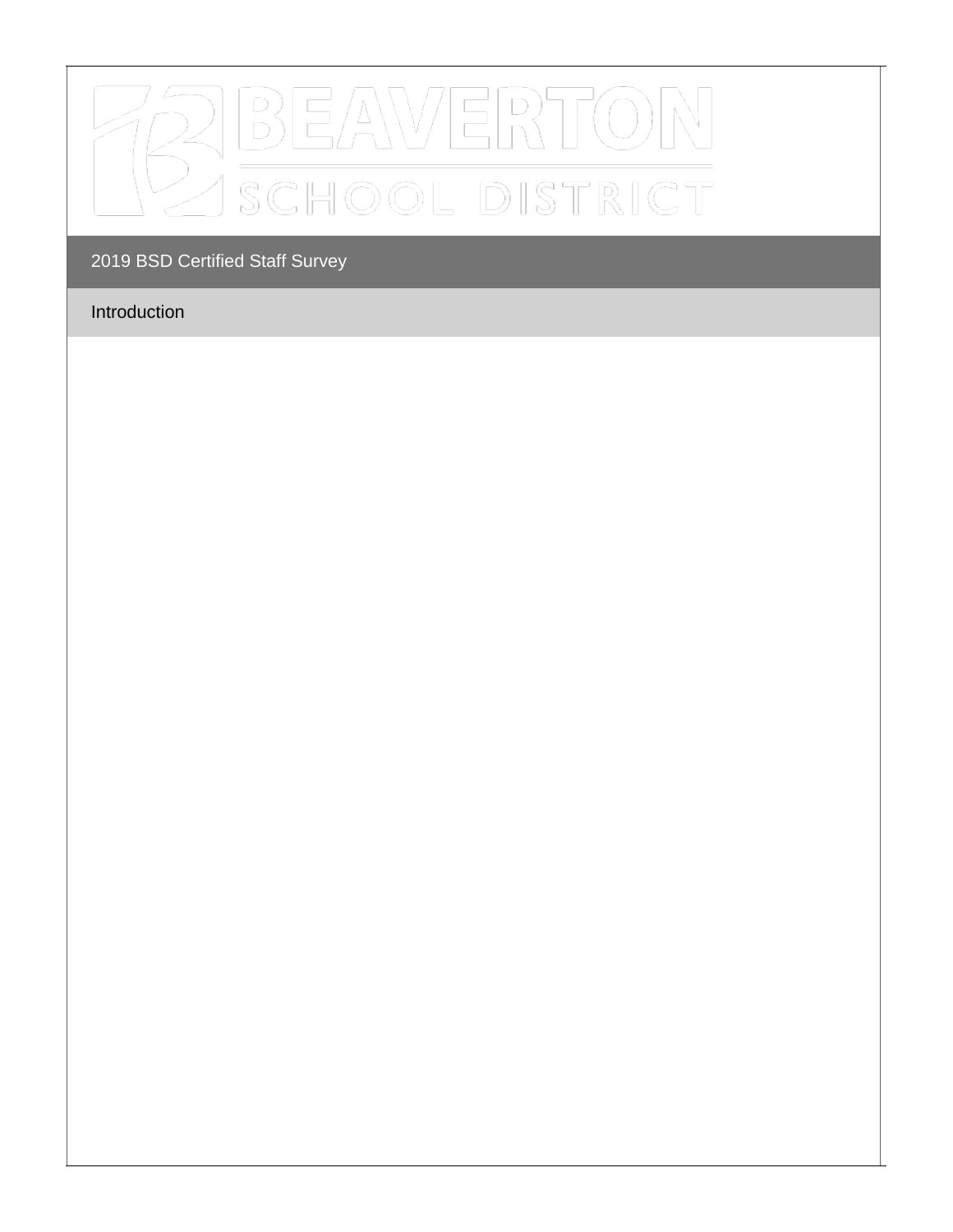The purpose of the Annual Survey is to assist the District in planning for the future, and to make the District more effective and equitable for staff and students. The administration hopes that you will be open and honest.

Examples of how the survey results are used:

- Inform curriculum adoptions
- School-level summaries are shared with principals and the School Board
- Support implementation of AVID practices and more

The Certified Staff Survey is for all Certified employees who work for the Beaverton School District, either part-time or full-time. It is not for volunteers or contractors. Last year's survey reports can be viewed on the **BSD [Research](https://www.beaverton.k12.or.us/district/research-reports) and Reports Page.** 

This survey is voluntary. You may opt out of completing the survey at any time, without penalty. Survey data will be summarized so that answers will remain anonymous. Nothing in the survey content or District software will be used to identify you. Your email is not connected to the survey.

This year, when you select "Done," you will be redirected to the 2019 BSD Climate Survey for all staff. The Climate Survey has three questions and includes optional demographics questions. The two surveys are completely separate and your responses to the surveys cannot be connected. We hope this separation will help you feel more comfortable responding honestly.

A question marked with an asterisk requires an answer and may shorten the survey for some.

It is OK to go back and change your answer to a previous question, but once you submit your survey you will not be able to edit your responses.

If you have questions, email Rayna Flye, Research and Evaluation Specialist.

Thank you!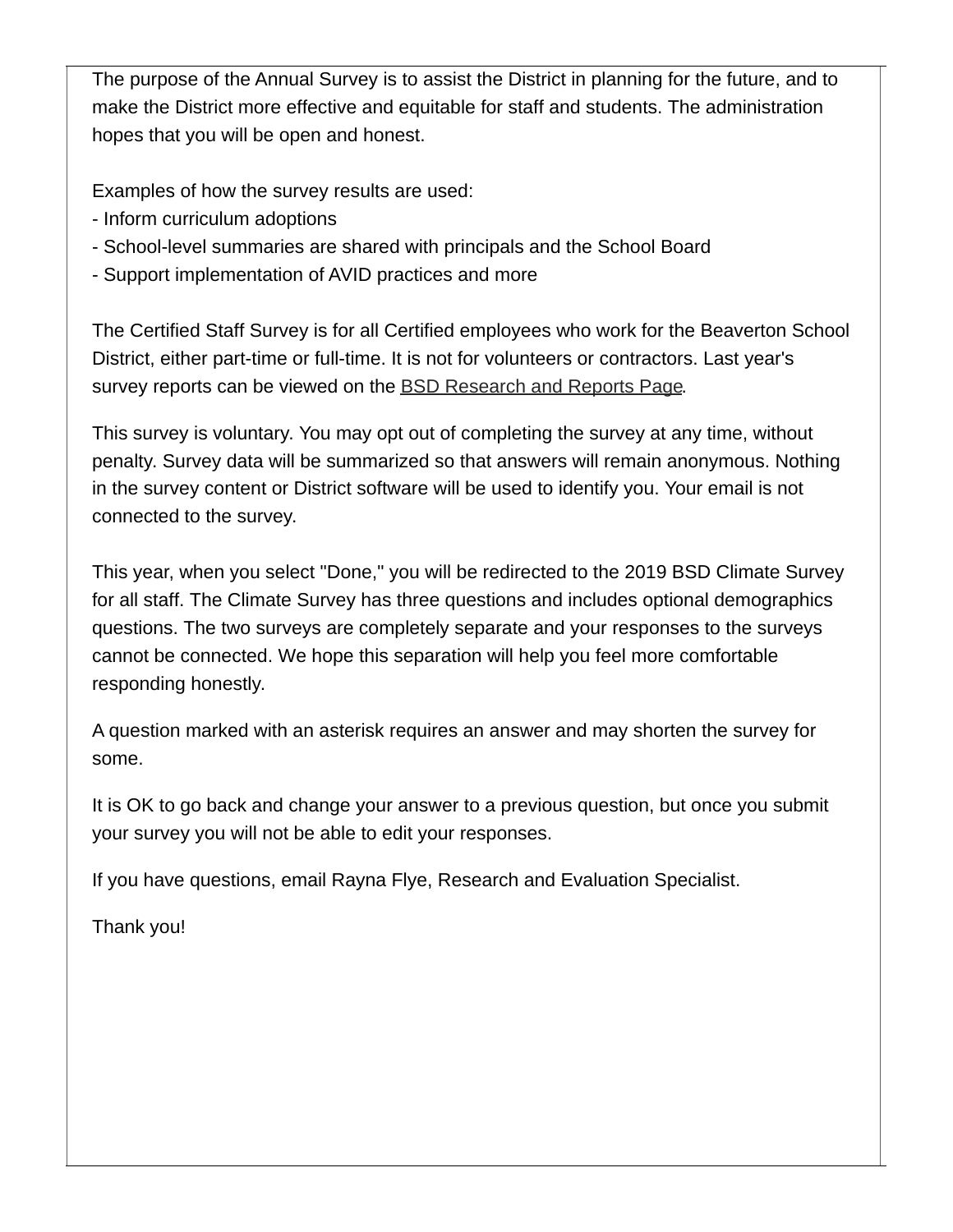

#### District Communication

- 1. I receive timely communication about the District Strategic Plan (Pillars, WE).
- Strongly agree
- Agree
- Disagree
- Strongly disagree
- 2. Compared to last year, I feel better informed about what is happening in the District.
- Strongly agree
- Agree
- Disagree
- Strongly disagree
- N/A I am new this year

3. My work supports the District goal and the Strategic Plan.

- Strongly agree
- Agree
- Disagree
	- Strongly disagree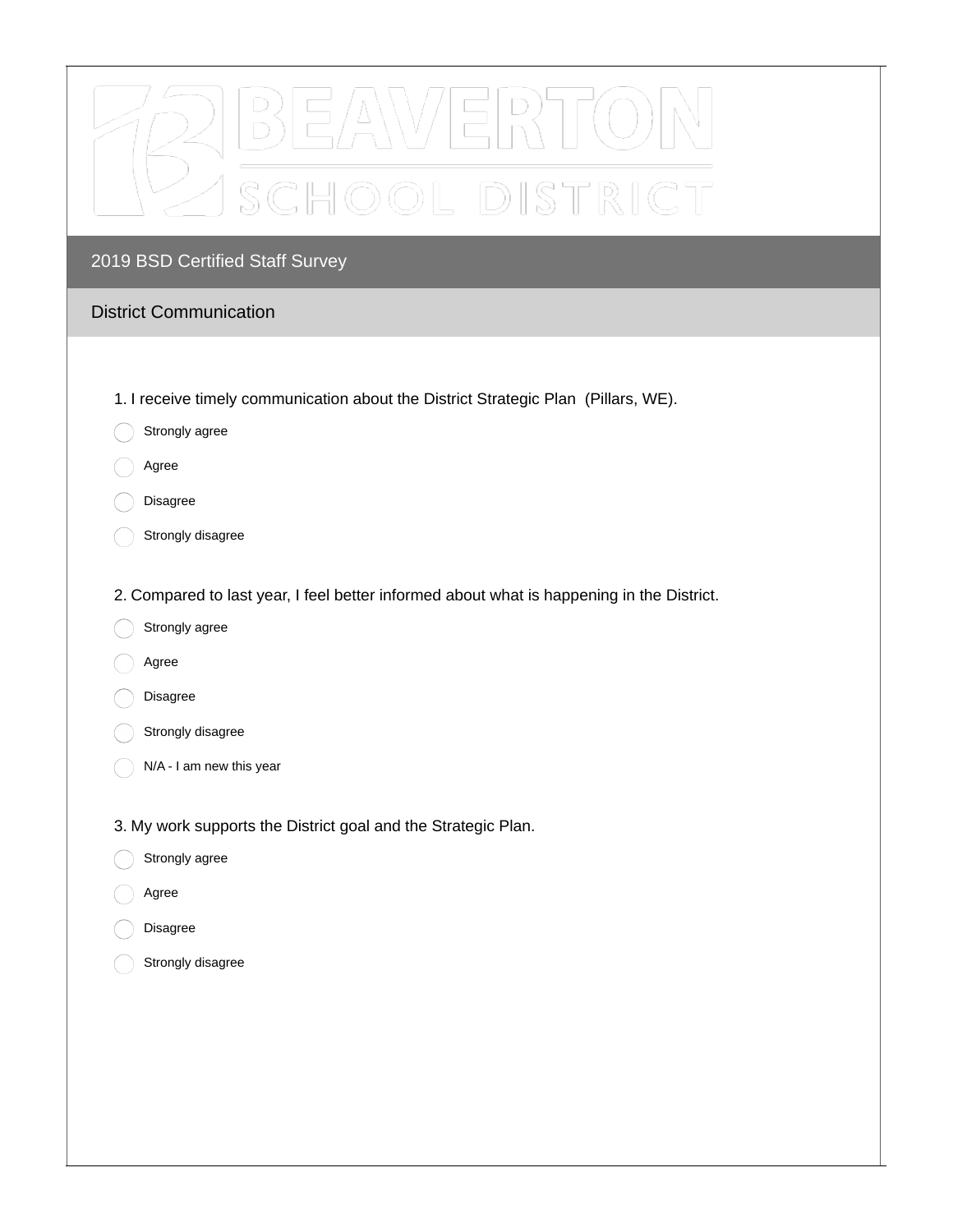

District Comments--Optional

**These comments are optional. This is a chance for you to share your views anonymously.**

**Administrators receive a copy of the comments, sent separately from the rest of the survey question responses so that you can not be identified by other responses you have given.**

**Please be aware that including details in your comments may make you identifiable to administrators. Please avoid giving personal, identifiable details in your comments.**

**Thematic and aggregated results (such as "55% of respondents mentioned the necessity of more salty snacks in the workroom in their comments") will be included in the 2019 Annual Survey Report.**

**If you have no comments, leave the boxes blank and select the Next button to continue.**

4. Please share any suggestions you have about how to improve Beaverton School District communication.

5. What would you say is going well in the District, a specific department, and/or role?

6. What recommendations do you have to improve the District?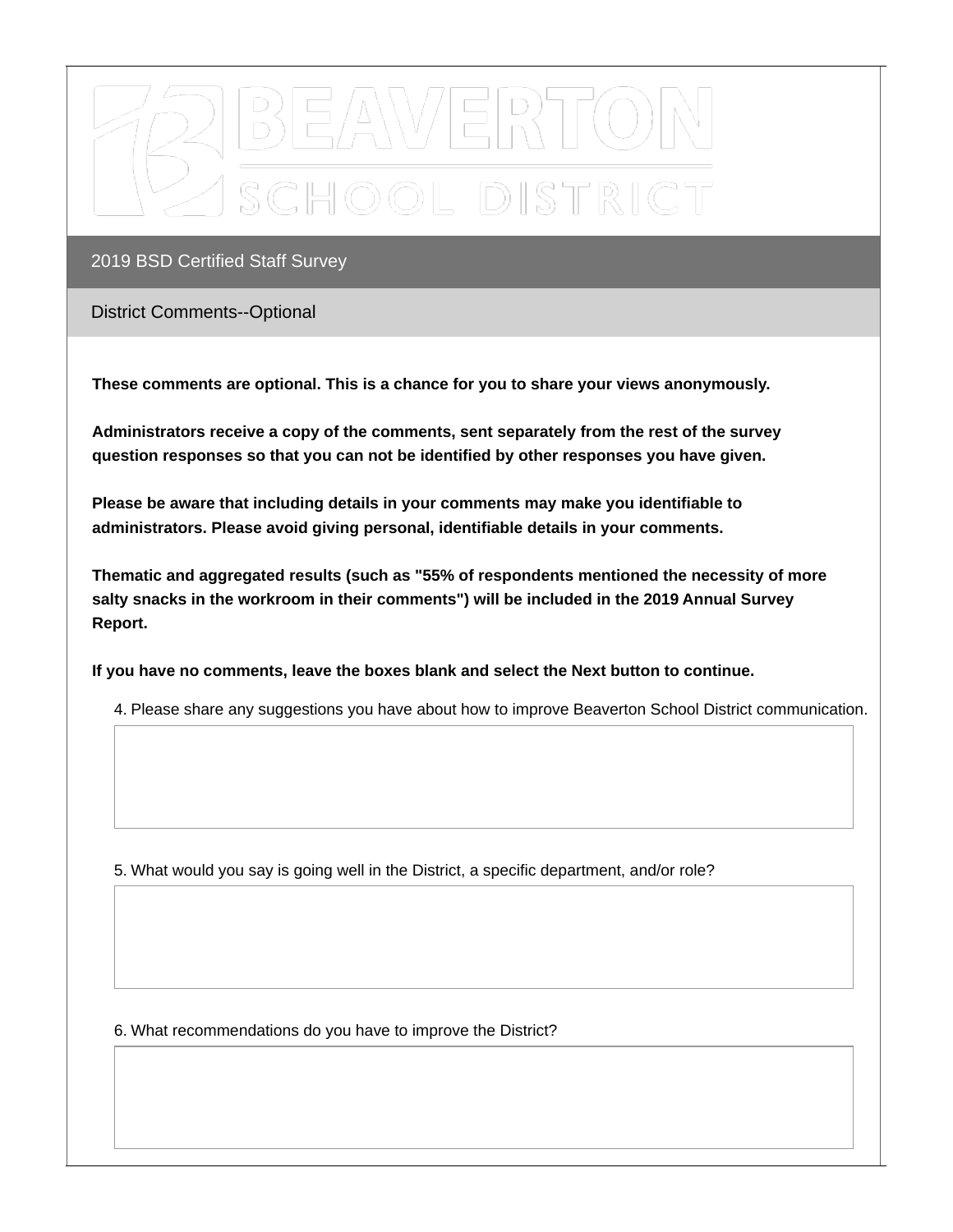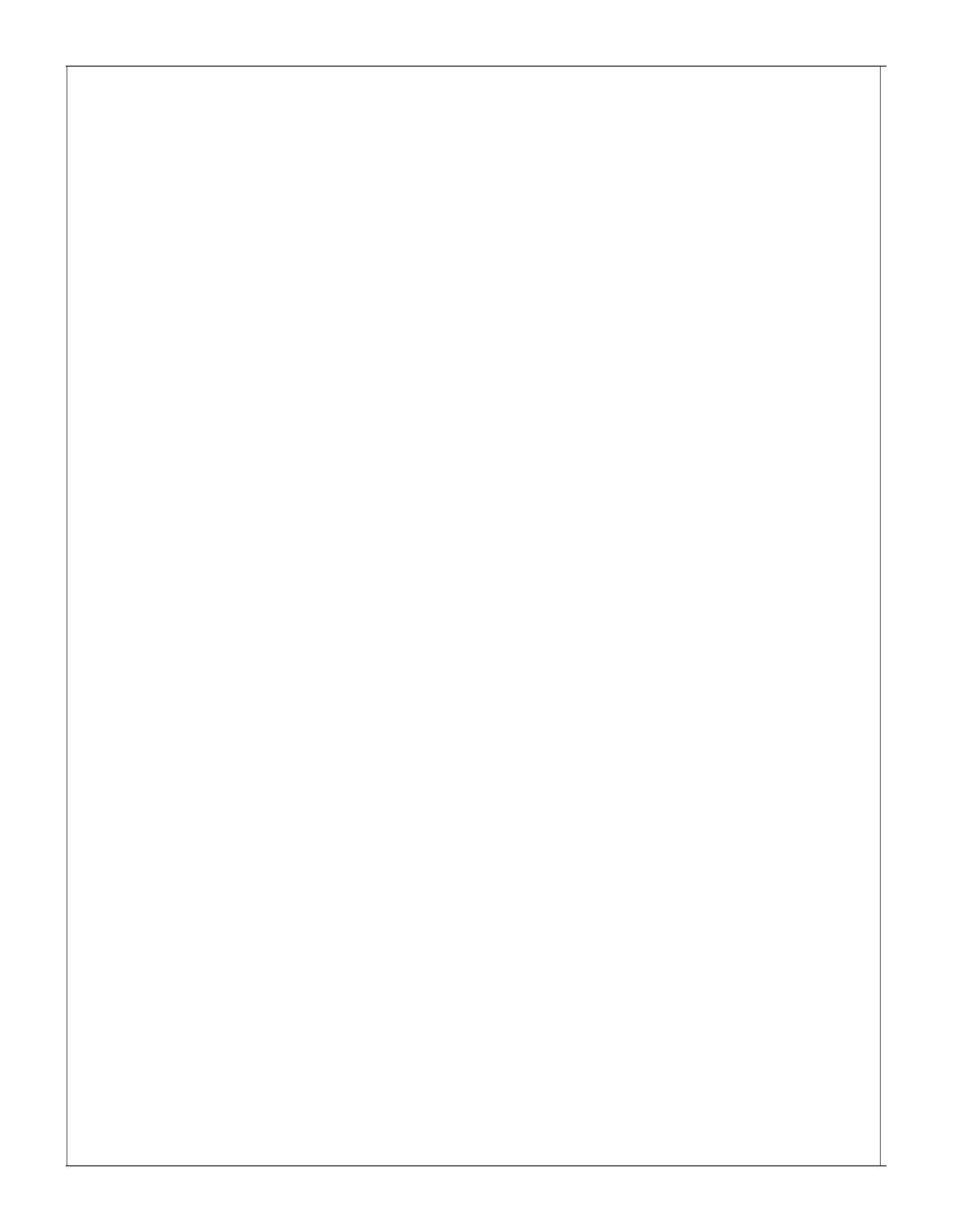

Location

7. For what school or District department do you work? \*

This information is used to create a summary for the site principal or department administrator and the Central Office. Administrators can view the culture and practices of their building or department, and read and apply suggestions.

If you do not wish indicate your district location, please select "I prefer not to say." If you choose this option, your responses will not be included in the school or department level report that your administrator receives.

Note: if you work in more than one location and would like to respond to questions for both locations, you will have the opportunity to do so at the end of this survey. Pick the first location now, and the second location at the end of the first survey.

Schools are listed first, followed by District departments.

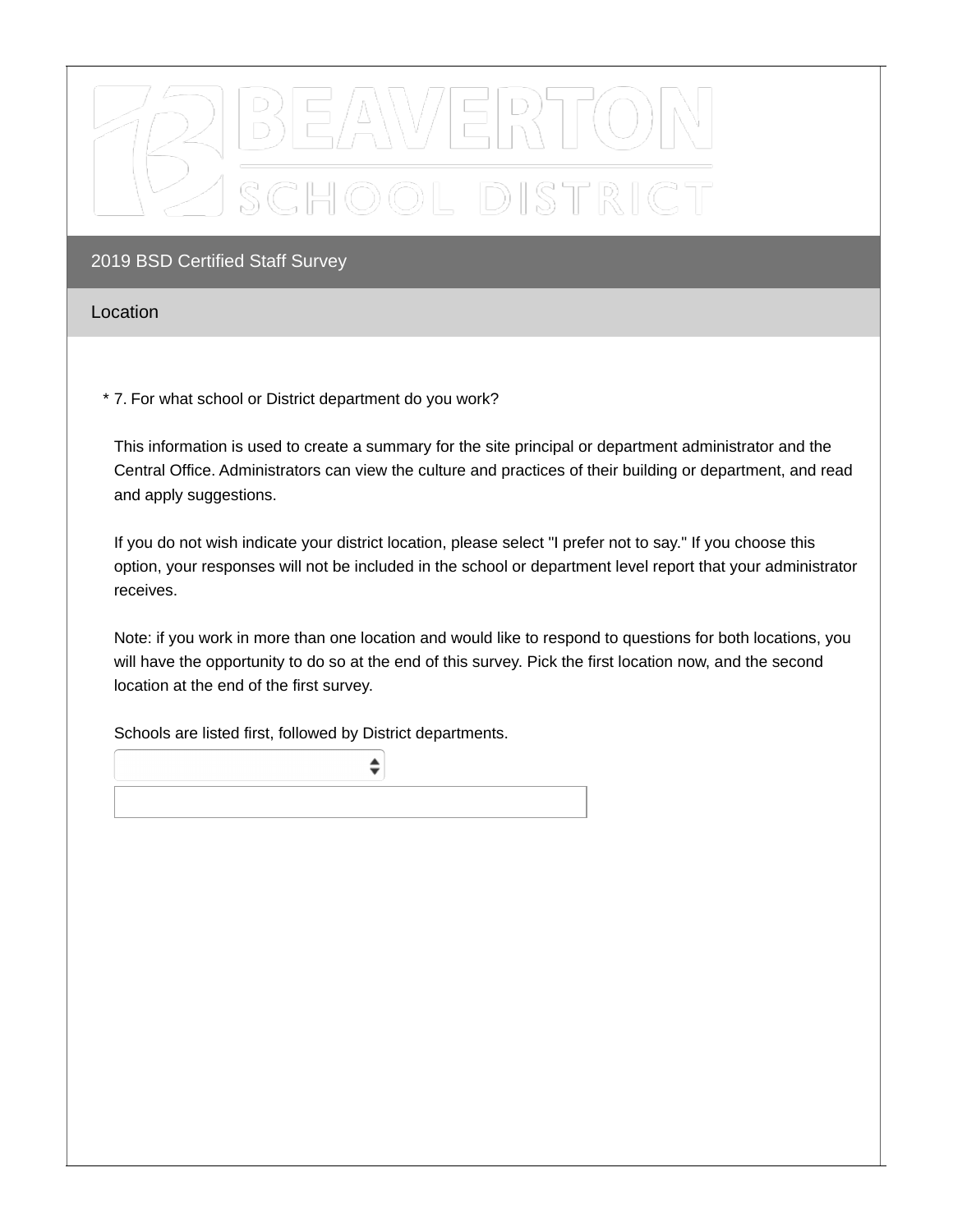

## Site Responses

**Reminder: If you work in more than one location or department, please think of your primary location. You will have an opportunity to respond for a second location at the end of the survey.**

8. Please rate the extent to which you agree with each statement below.

|                                                                                                               | <b>Strongly Agree</b> | Agree | <b>Disagree</b> | <b>Strongly Disagree</b> |
|---------------------------------------------------------------------------------------------------------------|-----------------------|-------|-----------------|--------------------------|
| I feel welcome and<br>accepted at my place of<br>work.                                                        |                       |       |                 |                          |
| I am well-informed about<br>what is going on in my<br>school or department.                                   |                       |       |                 |                          |
| There are opportunities<br>for my voice to be heard<br>in school-<br>wide/department-wide<br>decision making. |                       |       |                 |                          |
| I generally feel safe at<br>my school or<br>department this year.                                             |                       |       |                 |                          |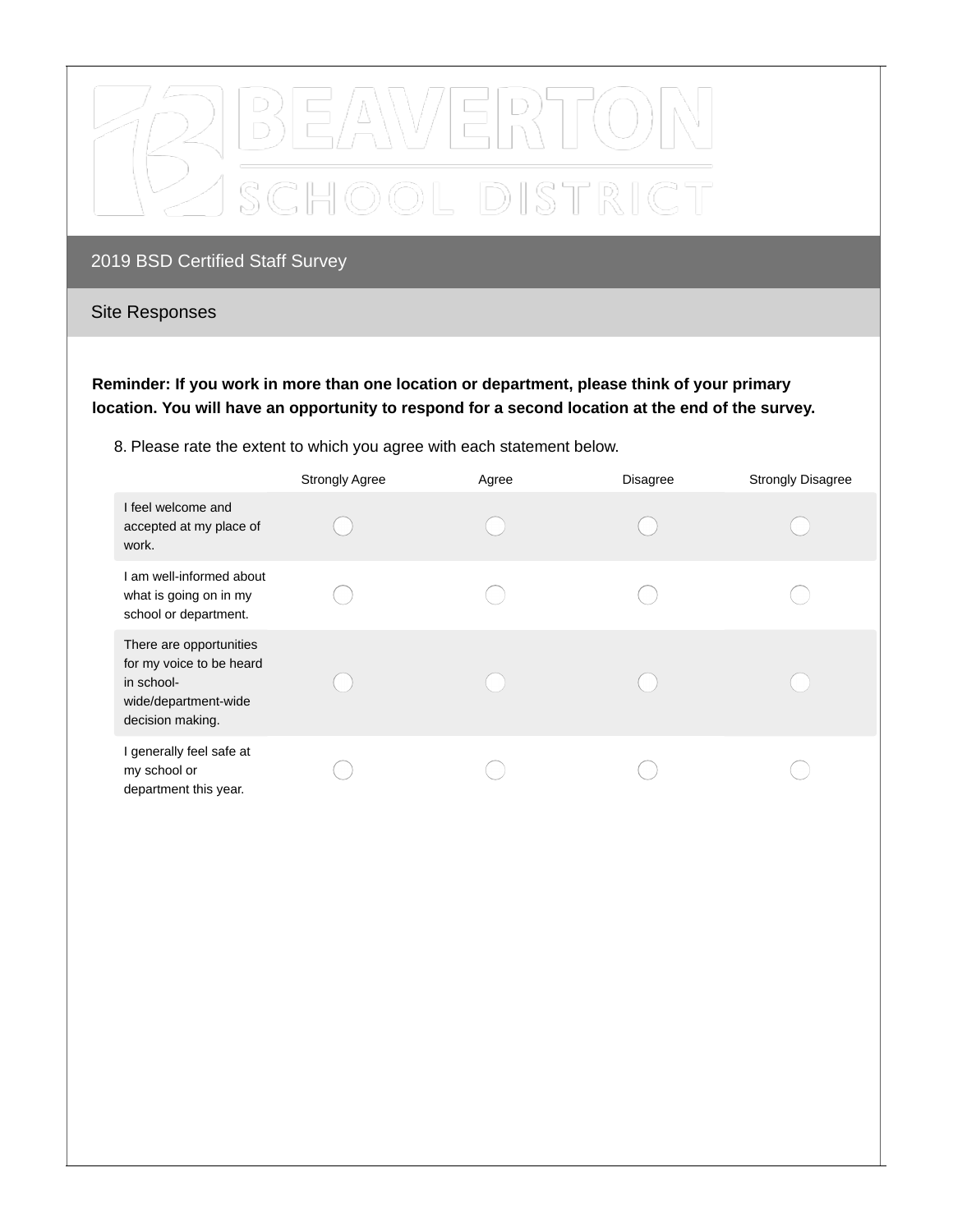

#### Classroom Practices

**Reminder: If you work in more than one location or department, please think of your primary location. You will have an opportunity to respond for a second location at the end of the survey.**

9. I feel confident in my ability to...

|                                                                                    | Very confident | Somewhat confident | Not confident |
|------------------------------------------------------------------------------------|----------------|--------------------|---------------|
| Teach to the learning<br>targets assigned to my<br>grade level or content<br>area. |                |                    |               |
| Align assessments to my<br>grade level or content<br>area learning targets.        |                |                    |               |
| Use the formative<br>assessment process to<br>monitor and adjust my<br>classroom.  |                |                    |               |
| Collect evidence around<br>a learning target or group<br>of learning targets.      |                |                    |               |
| Accurately report student<br>achievement relative to<br>learning targets.          |                |                    |               |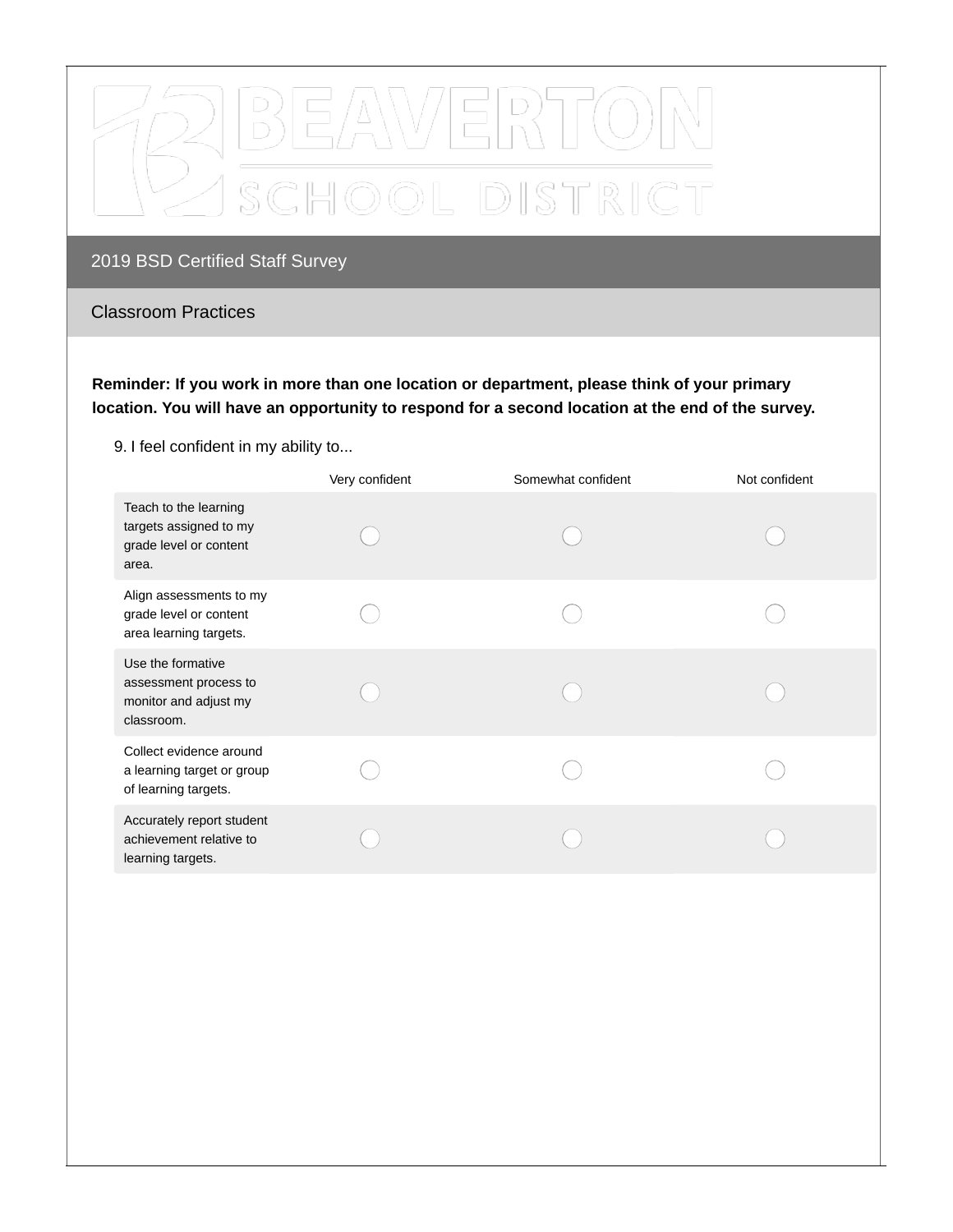| Somewhat confident<br>Not confident<br>Very confident<br>Provide<br>differentiation strategies<br>for ELL students.<br>Differentiate instruction,<br>including directed<br>support for both<br>struggling and advanced<br>learners that meets<br>individual students'<br>learning needs.<br>Use data to identify<br>student learning needs<br>and implement<br>instruction.<br>Integrate technology into<br>instruction.<br>Use culturally relevant | 10. I feel confident in my ability to |  |  |
|-----------------------------------------------------------------------------------------------------------------------------------------------------------------------------------------------------------------------------------------------------------------------------------------------------------------------------------------------------------------------------------------------------------------------------------------------------|---------------------------------------|--|--|
|                                                                                                                                                                                                                                                                                                                                                                                                                                                     |                                       |  |  |
|                                                                                                                                                                                                                                                                                                                                                                                                                                                     |                                       |  |  |
|                                                                                                                                                                                                                                                                                                                                                                                                                                                     |                                       |  |  |
|                                                                                                                                                                                                                                                                                                                                                                                                                                                     |                                       |  |  |
|                                                                                                                                                                                                                                                                                                                                                                                                                                                     |                                       |  |  |
|                                                                                                                                                                                                                                                                                                                                                                                                                                                     | teaching practices.                   |  |  |

11. How confident are you that you have the resources and support to engage students with challenging behaviors?

- Extremely confident
- Quite confident
- Somewhat confident
- Slightly confident
- Not at all confident  $(\ )$

12. How confident are you that you have the resources and support to engage students who are not motivated?

- Extremely confident
- Quite confident
- Somewhat confident
- Slightly confident
- Not at all confident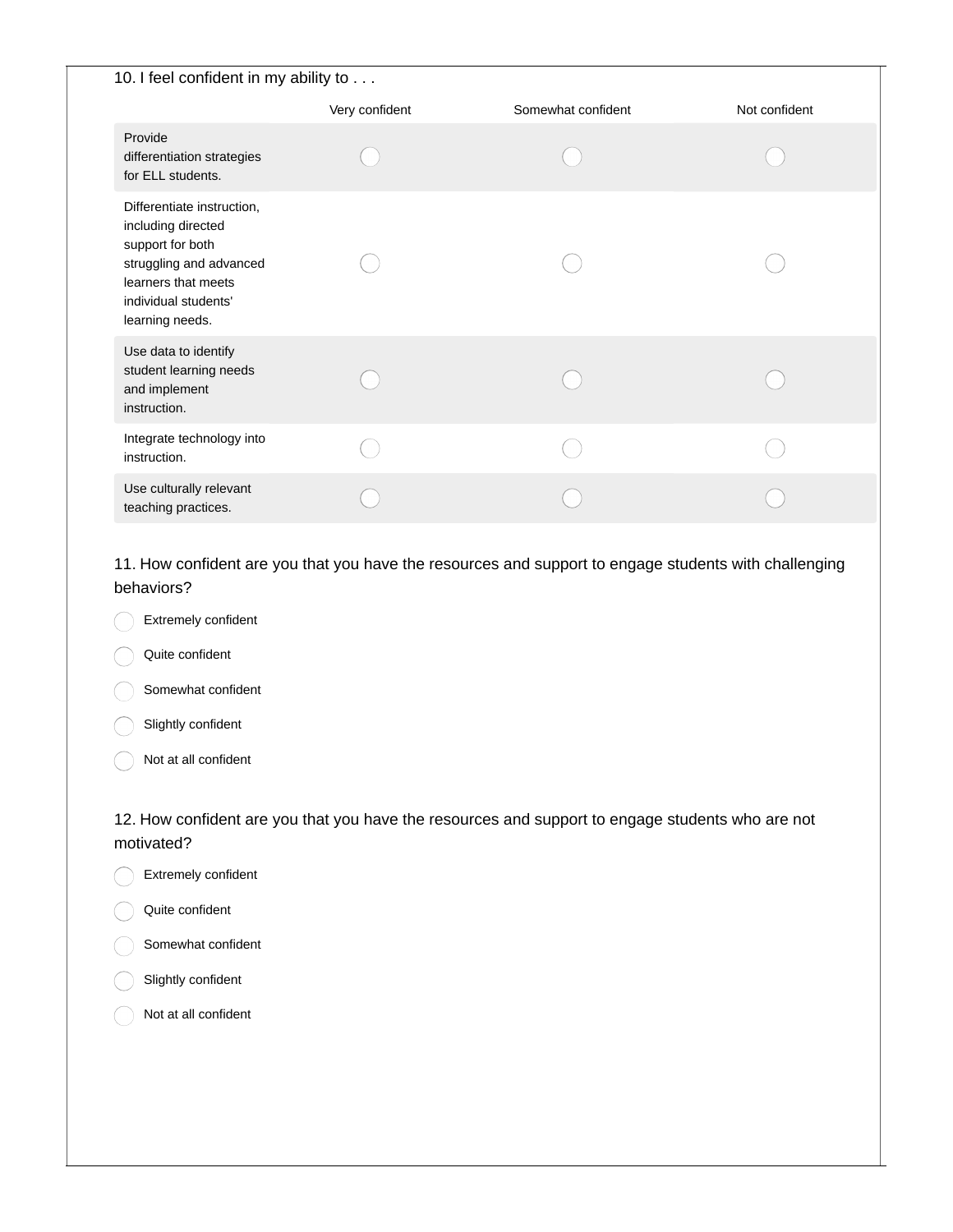| 13. Are you a Fine Arts teacher? (This response will not be reported at the school level. It will be used at |
|--------------------------------------------------------------------------------------------------------------|
| the District-level to inform the curriculum adoption.)                                                       |

Yes

 $\bigcirc$  No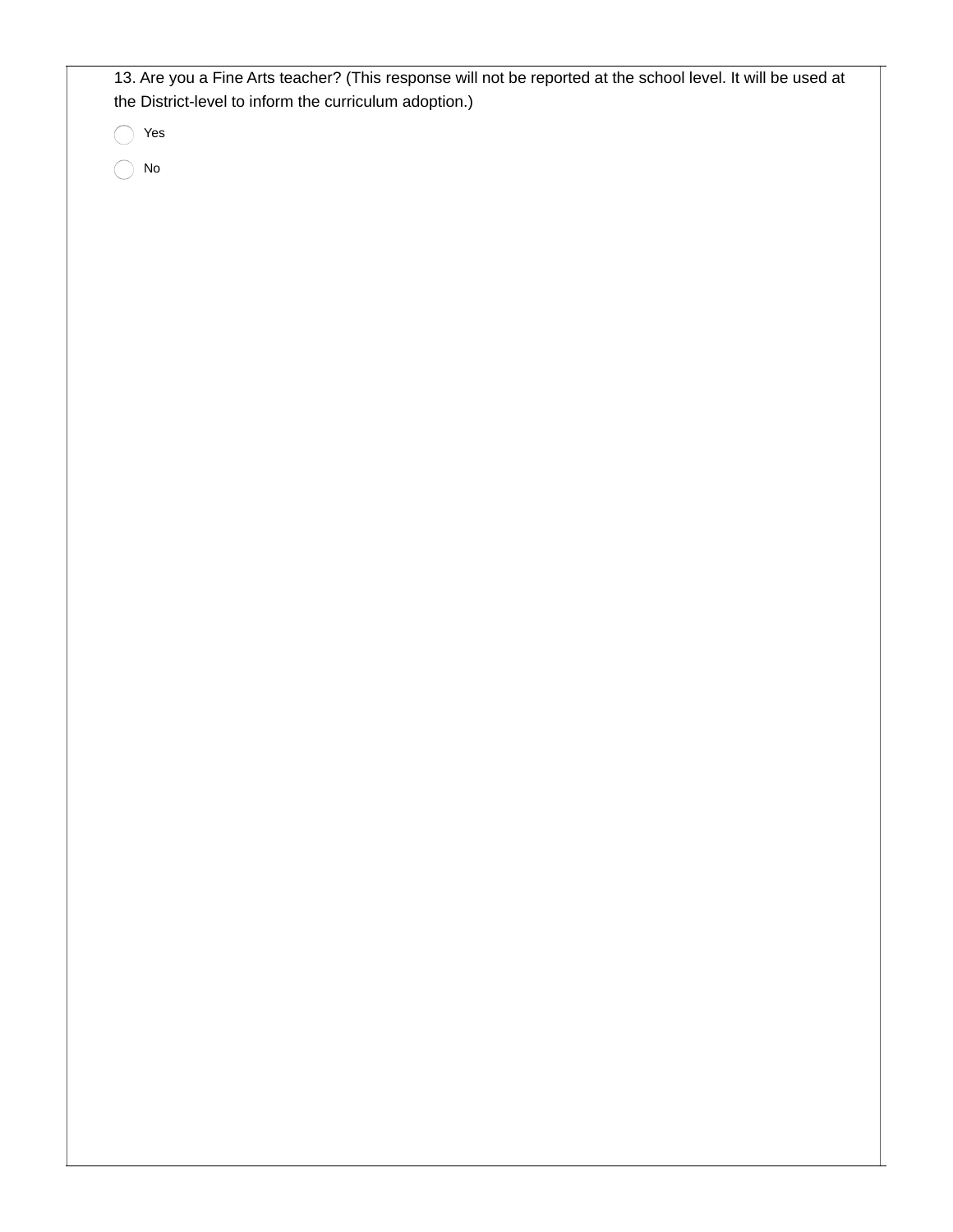

## Professional Development

14. The 5D+ Instructional Framework and the feedback I have received from my principal on the framework has helped me improve my instructional practices.

Strongly agree

Agree

Disagree

Strongly disagree

15. Please think of Wednesday Early Release to respond to the following questions.

|                                                                                                                  | <b>Strongly Agree</b> | Agree | <b>Disagree</b> | <b>Strongly Disagree</b> | N/A |
|------------------------------------------------------------------------------------------------------------------|-----------------------|-------|-----------------|--------------------------|-----|
| Wednesday teacher-<br>directed collaboration is<br>improving my practice.                                        |                       |       |                 |                          |     |
| Wednesday<br>administrator-directed<br>collaboration is<br>improving my practice.                                |                       |       |                 |                          |     |
| Wednesday Week 3<br>professional<br>development is<br>improving my practice.                                     |                       |       |                 |                          |     |
| The performance of my<br>students has improved<br>as a result of having time<br>to collaborate with my<br>peers. |                       |       |                 |                          |     |

#### 16. Please add any comments on Wednesday Early Release professional development. (Optional.)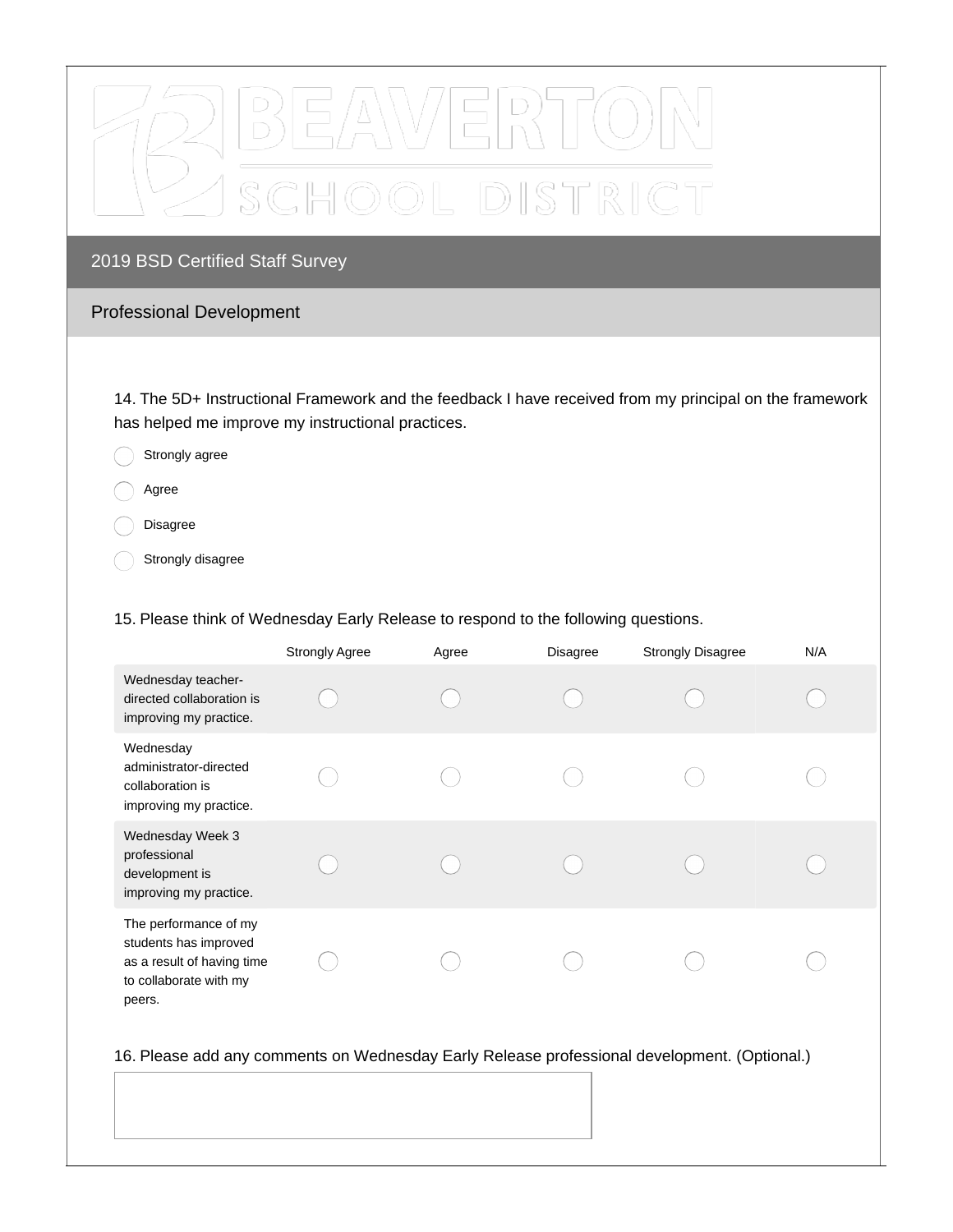17. The district- or school- level professional development I participated in this year (outside of Wednesday Early Release) has improved my instructional practice.

Strongly agree

- Agree  $\left(\begin{array}{c} \end{array}\right)$
- Disagree
- Strongly disagree
- $\bigcap$  I have not participated in district- or school- level PD outside of Wednesday Early Release.

18. I have sufficient time to collaborate with my colleagues.

- Strongly agree
- Agree
- Disagree
	- Strongly disagree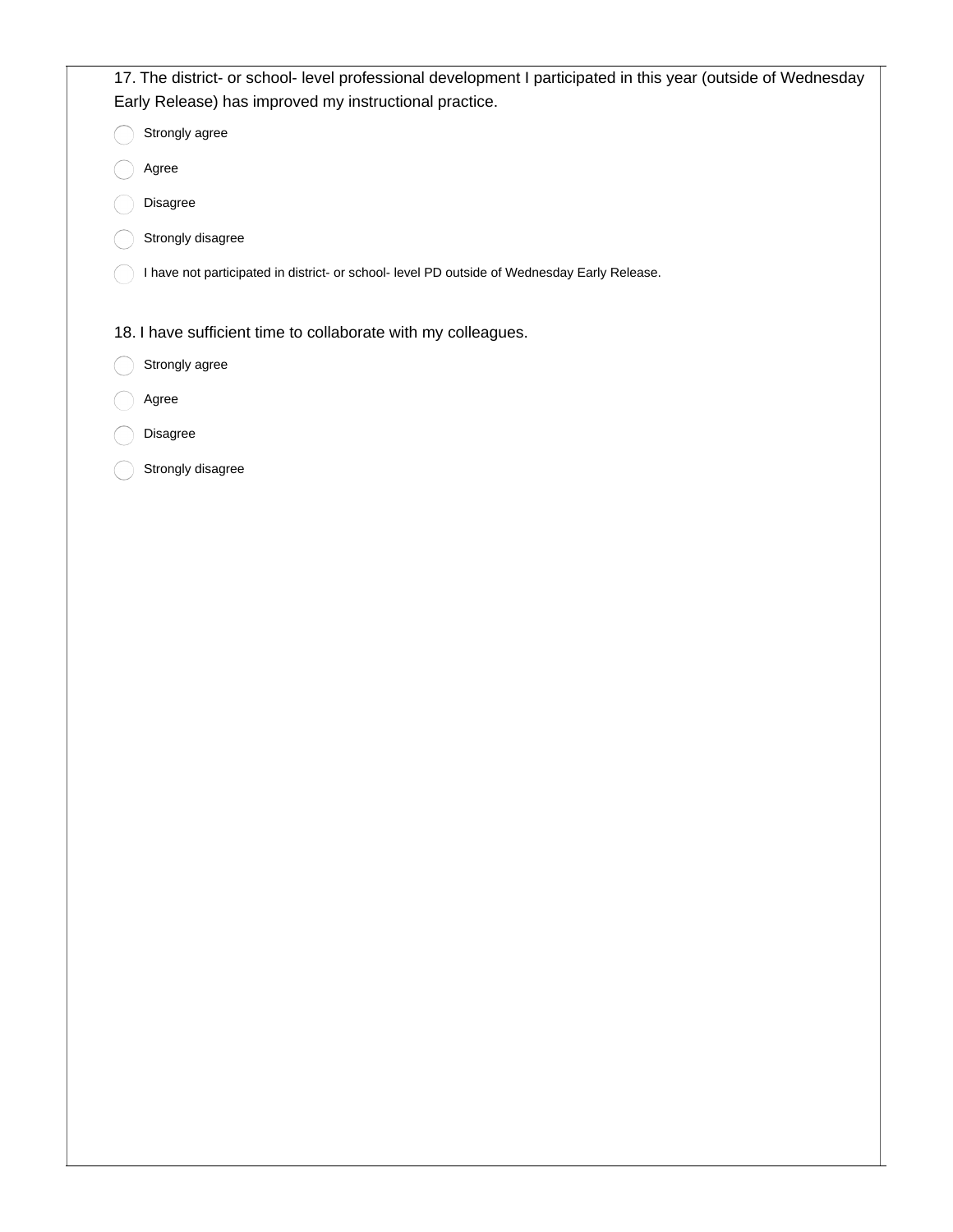

# **Technology**

**Reminder: If you work in more than one location or department, please think of your primary location. You will have an opportunity to respond for a second location at the end of the survey.**

- 19. My school/ department has the necessary technology available to support my work.
- Strongly agree
- Agree
- Disagree
- Strongly disagree

20. I have easy access to data to identify student learning needs and monitor student growth.

- Strongly agree
- Agree
- Disagree
- Strongly disagree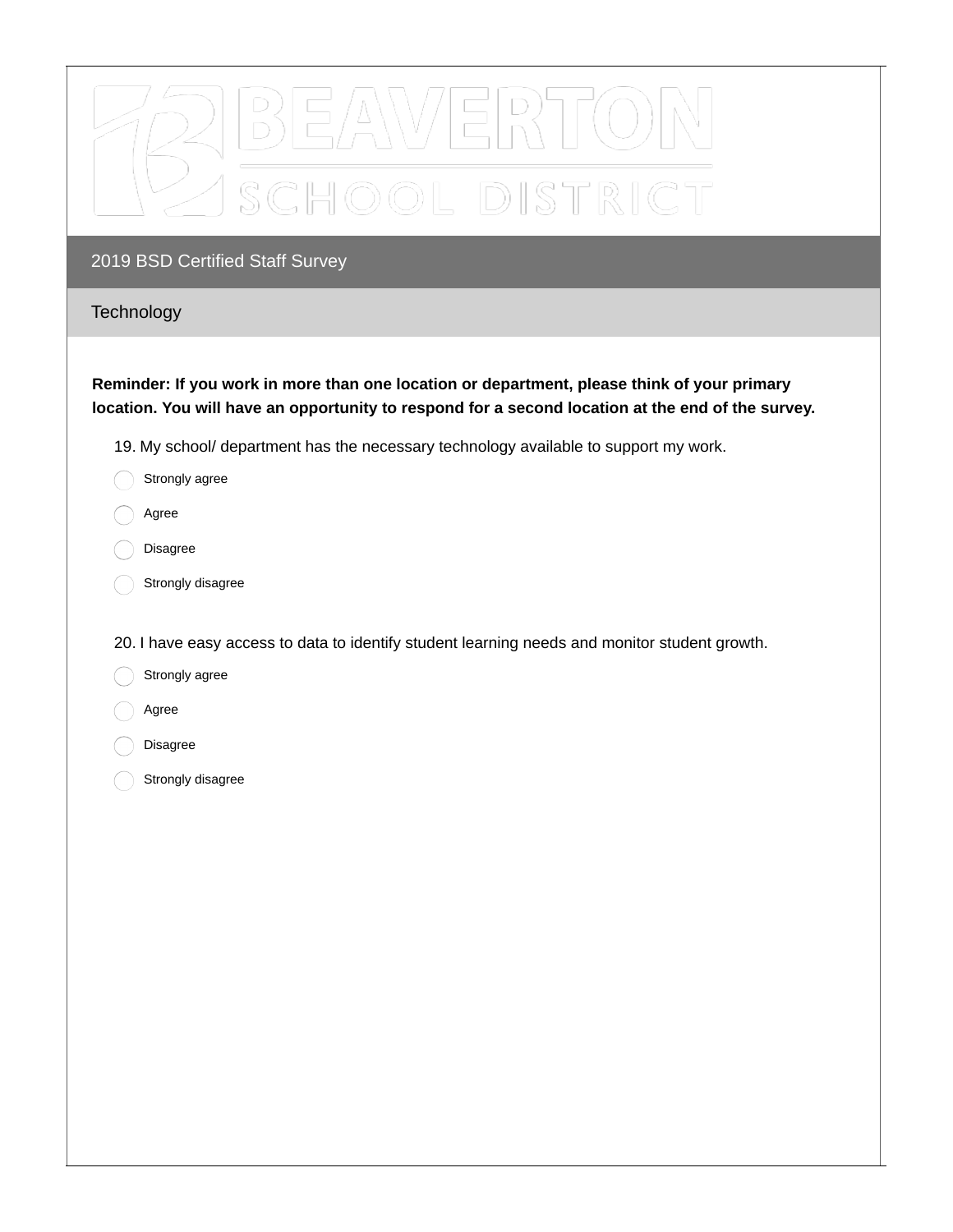| 2019 BSD Certified Staff Survey |
|---------------------------------|

# Workplace Satisfaction

**Reminder: If you work in more than one location or department, please think of your primary location. You will have an opportunity to respond for a second location at the end of the survey.**

- 21. Overall, I am satisfied with my work environment.
- Strongly agree
- Agree
- Disagree
- Strongly disagree

22. What grade would you give your own school or District department for the quality of its work?

- $\bigcap$  A
- $\bigcap$  B
- $\bigcap$  c
- $\bigcap$  D
- $\bigcap$  F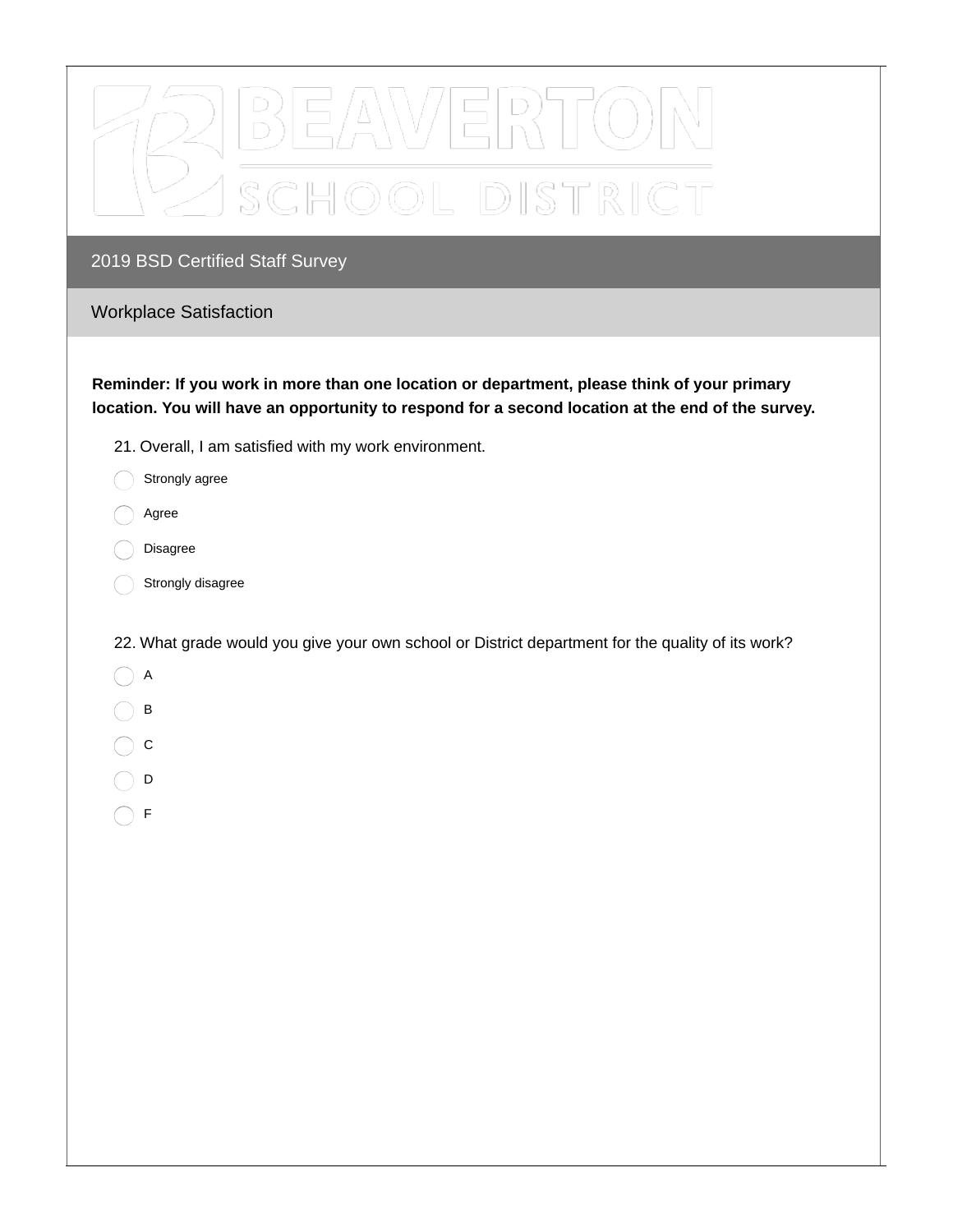

School/Department Comments--Optional

**Please remember that while comments are optional, this is a chance for you to share your views without being identified. Do not give your name or any personally identifying characteristics in your responses.**

**If you do not wish to leave comments, select Next at the bottom of the page.**

23. What would you say is going well in your school or department?

24. What would you like to change about your school or department?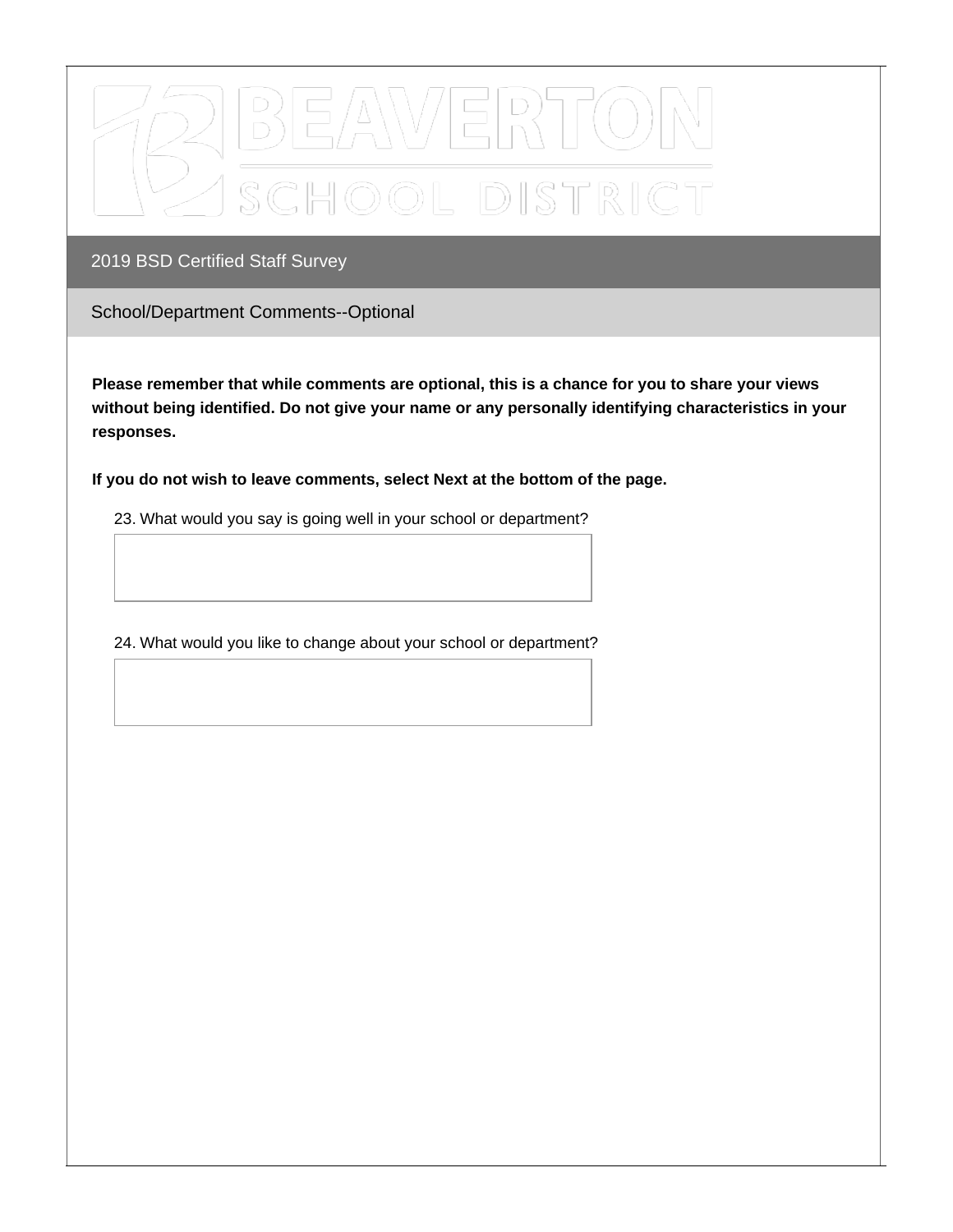

# Location 2: Survey

25. If you work in a second location and would like to respond to survey questions for that building, select "Yes" to continue. Otherwise, select "No".

Yes--I want to respond to questions for a second building/ location that I work at

No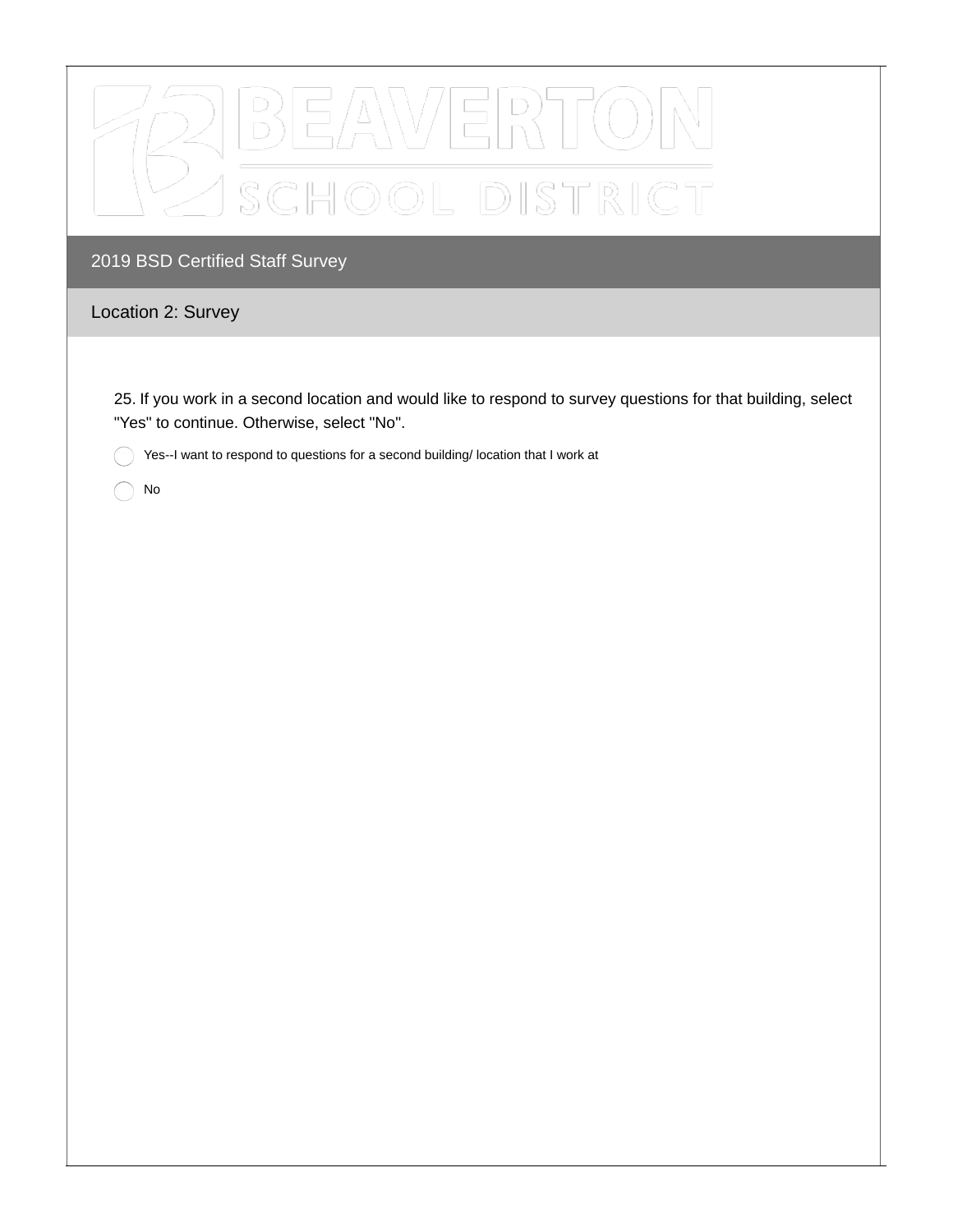

Location 2

**This section is for employees who work in a second location and would like to respond to the** survey for that building. If you do not wish to continue the survey, select "prev" to go back to the **previous screen, then "no" to conclude the survey.**

26. For which additional school or District department do you work? \*

 $\div$ 

If you do not wish indicate your district location, please select "I prefer not to say." If you choose this option, your responses will not be included in the school or department level report that your administrator receives.

Schools are listed first, and then District departments.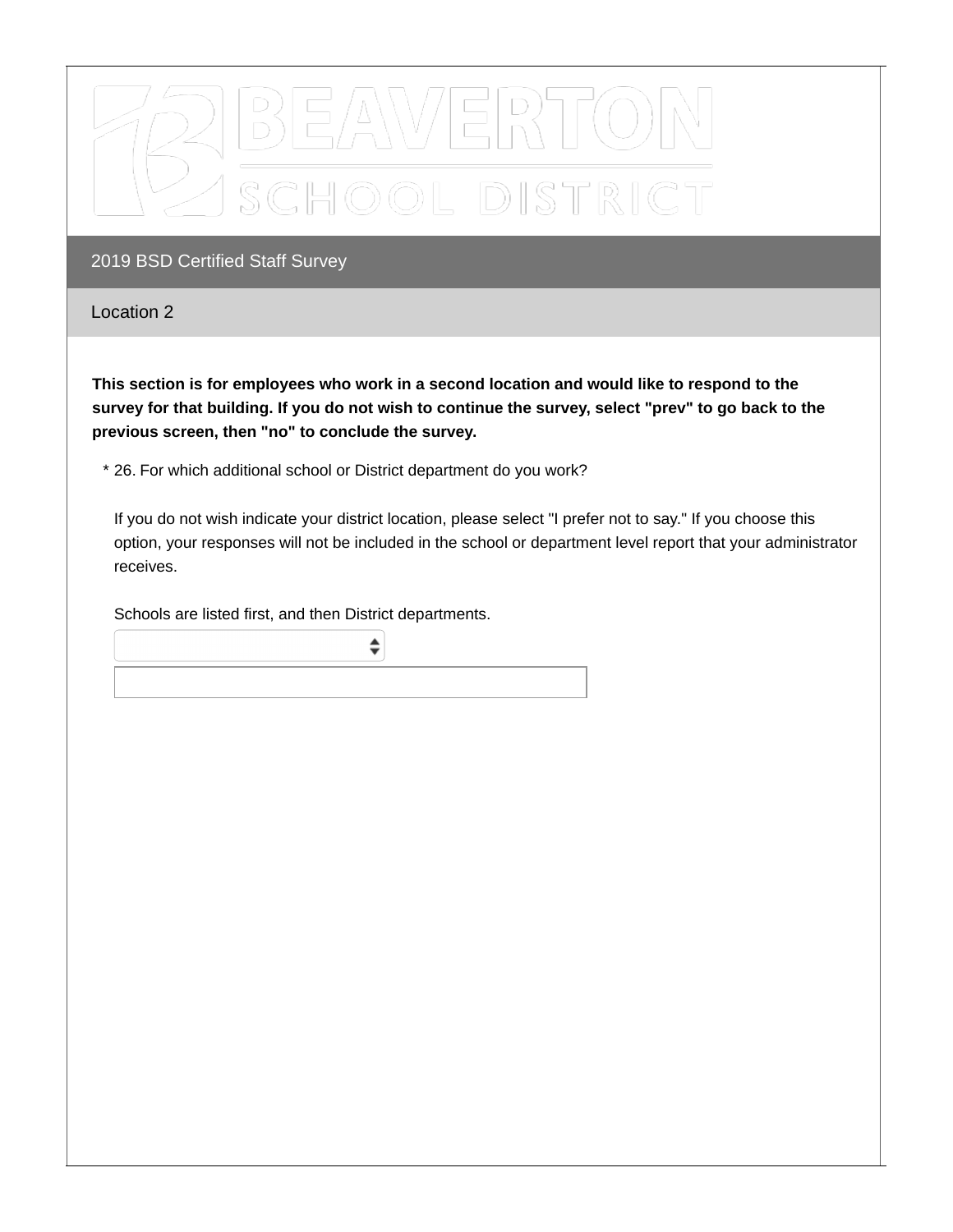

# Location 2: Site Responses

#### 27. Please rate the extent to which you agree with each statement below.

|                                                                                                               | Strongly agree | Agree | <b>Disagree</b> | Strongly disagree |
|---------------------------------------------------------------------------------------------------------------|----------------|-------|-----------------|-------------------|
| I feel welcome and<br>accepted at my place of<br>work.                                                        |                |       |                 |                   |
| I am well-informed about<br>what is going on in my<br>school or department.                                   |                |       |                 |                   |
| There are opportunities<br>for my voice to be heard<br>in school-<br>wide/department-wide<br>decision making. |                |       |                 |                   |
| I generally feel safe at<br>my school or<br>department this year.                                             |                |       |                 |                   |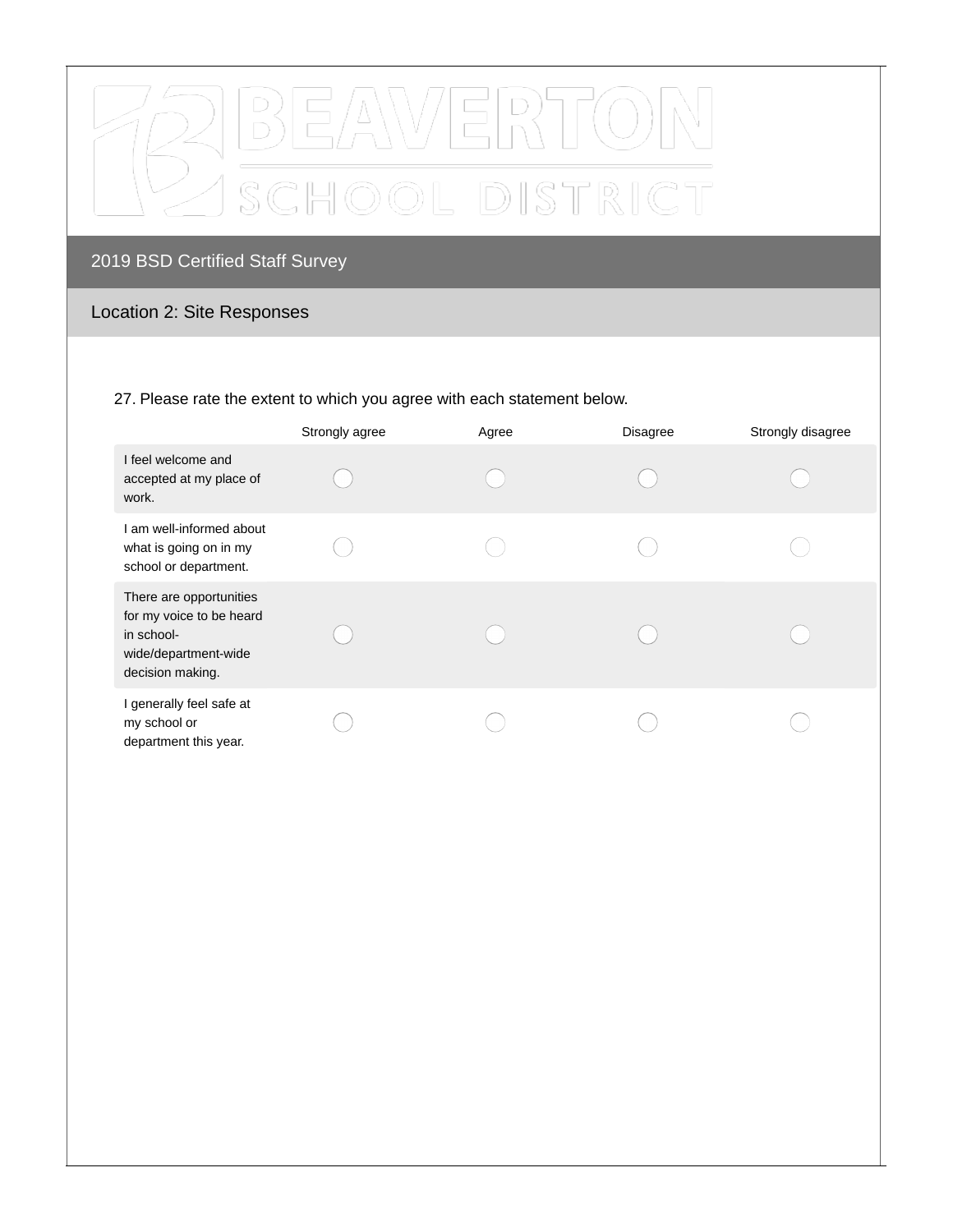

# Location 2: Classroom Practices

#### 28. I feel confident in my ability to...

|                                                                                    | Very confident | Somewhat confident | Not confident |
|------------------------------------------------------------------------------------|----------------|--------------------|---------------|
| Teach to the learning<br>targets assigned to my<br>grade level or content<br>area. |                |                    |               |
| Align assessments to my<br>grade level or content<br>area learning targets.        |                |                    |               |
| Use the formative<br>assessment process to<br>monitor and adjust my<br>classroom.  |                |                    |               |
| Collect evidence around<br>a learning target or group<br>of learning targets.      |                |                    |               |
| Accurately report student<br>achievement relative to<br>learning targets.          |                |                    |               |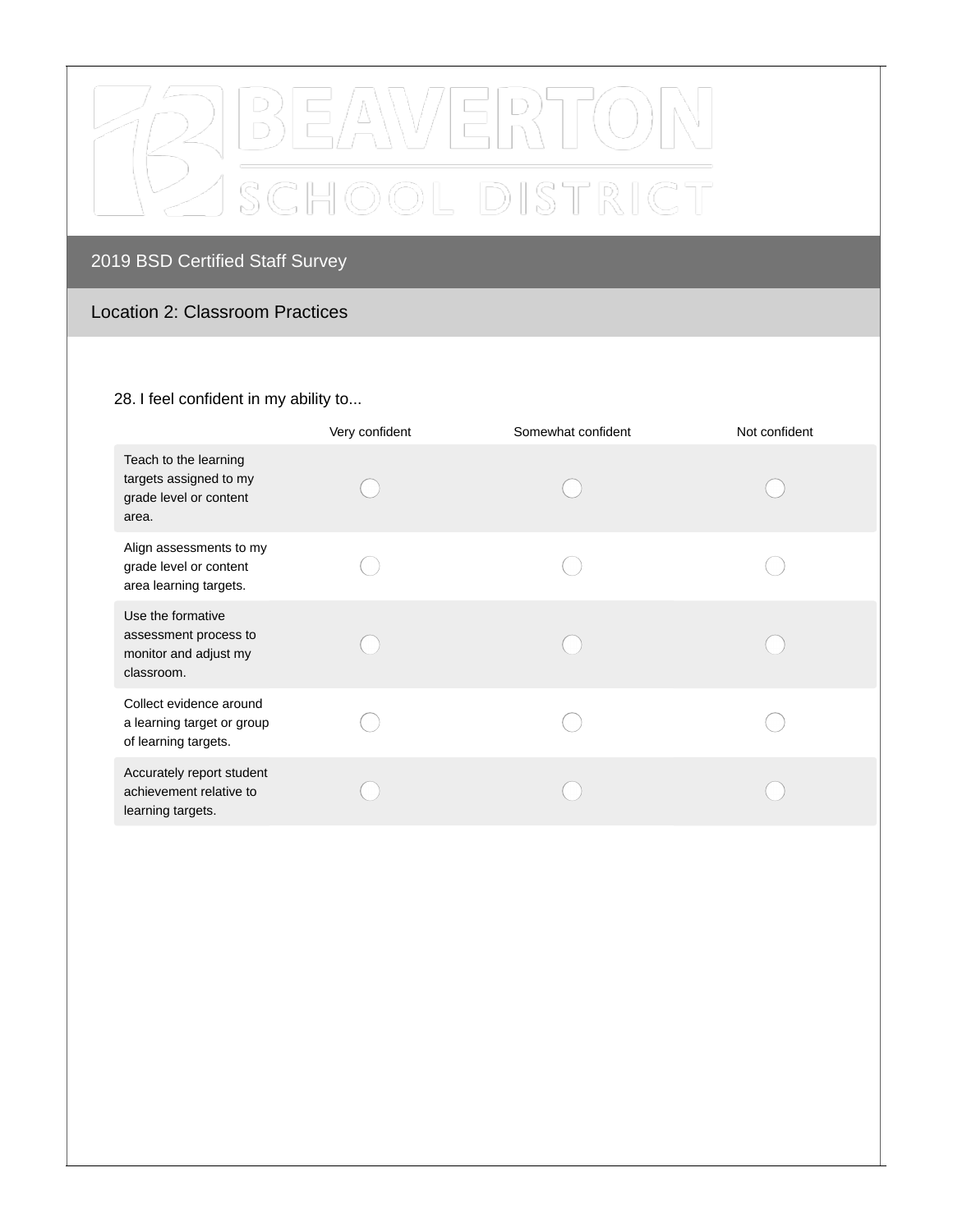| 29. I feel confident in my ability to                                                                                                                             |                |                    |               |
|-------------------------------------------------------------------------------------------------------------------------------------------------------------------|----------------|--------------------|---------------|
|                                                                                                                                                                   | Very confident | Somewhat confident | Not confident |
| Provide<br>differentiation strategies<br>for ELL students.                                                                                                        |                |                    |               |
| Differentiate instruction,<br>including directed<br>support for both<br>struggling and advanced<br>learners that meets<br>individual students'<br>learning needs. |                |                    |               |
| Use data to identify<br>student learning needs<br>and implement<br>instruction.                                                                                   |                |                    |               |
| Integrate technology into<br>instruction.                                                                                                                         |                |                    |               |
| Use culturally relevant<br>teaching practices.                                                                                                                    |                |                    |               |
|                                                                                                                                                                   |                |                    |               |

30. How confident are you that you have the resources and support to engage students with challenging behaviors?

- Extremely confident
- Quite confident
- Somewhat confident
- Slightly confident
- Not at all confident  $(\ )$

31. How confident are you that you have the resources and support to engage students who are not motivated?

- Extremely confident
- Quite confident
- Somewhat confident
- Slightly confident
- Not at all confident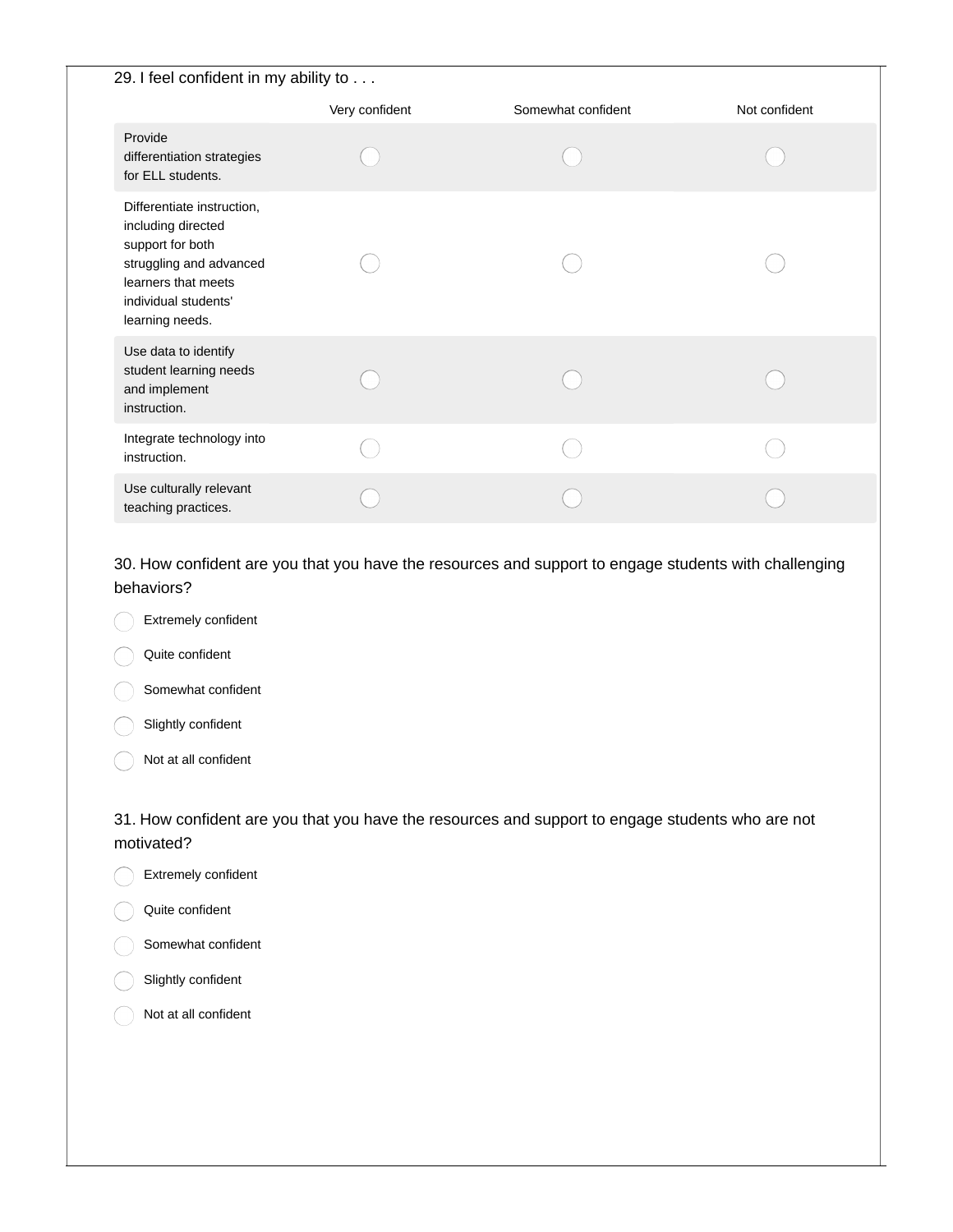| 32. Are you a Fine Arts teacher? (This response will not be reported at the school level. It will be used at |
|--------------------------------------------------------------------------------------------------------------|
| the District level to inform the Fine Arts curriculum adoption.)                                             |

Yes

No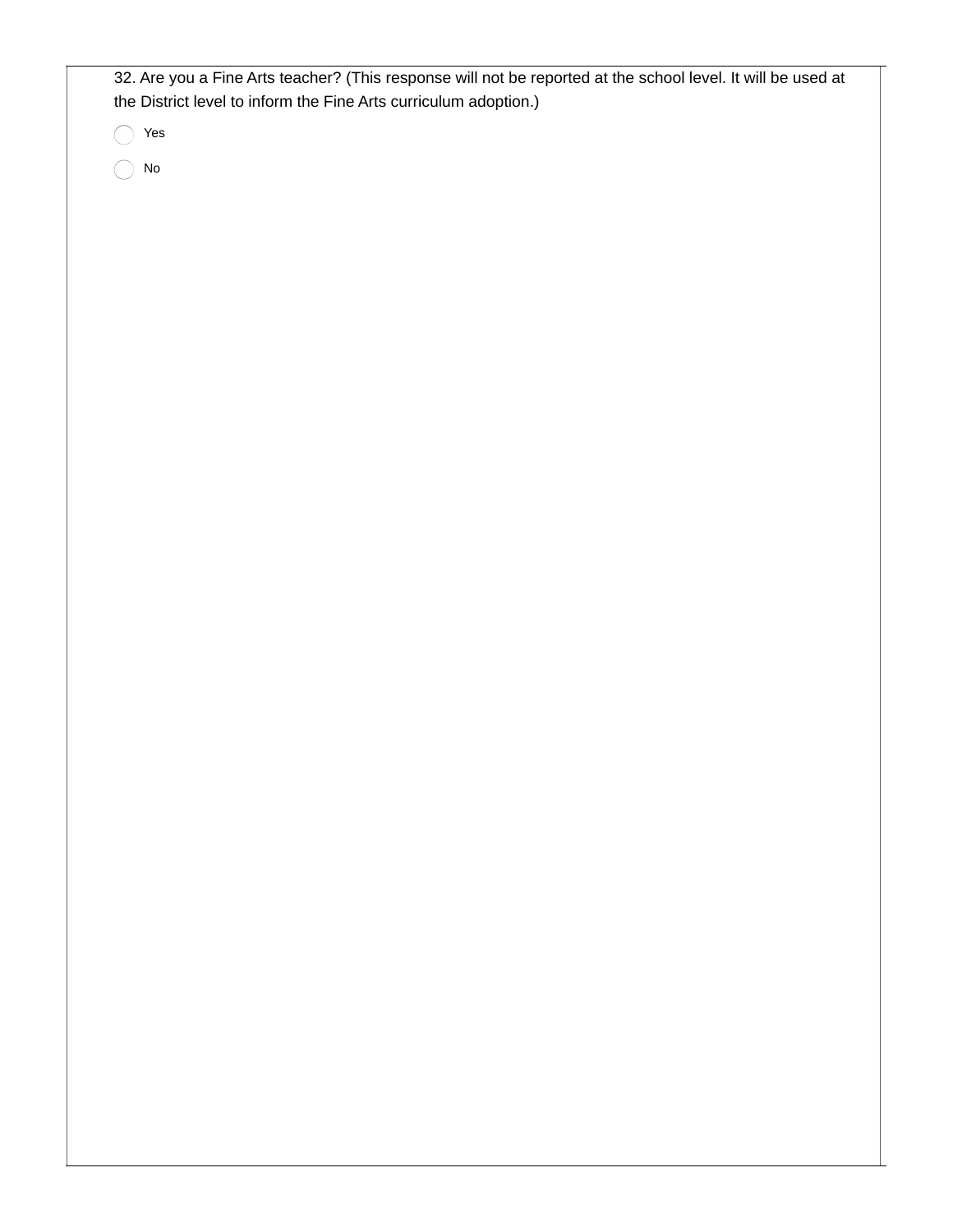

# Location 2: Professional Development

33. The 5D+ Instructional Framework and the feedback I have received from my principal on the framework has helped me improve my instructional practices.

Strongly agree

Agree

Disagree

Strongly disagree

34. Please think of Wednesday Early Release to respond to the following questions.

|                                                                                                                  | <b>Strongly Agree</b> | Agree | <b>Disagree</b> | <b>Strongly Disagree</b> | N/A |
|------------------------------------------------------------------------------------------------------------------|-----------------------|-------|-----------------|--------------------------|-----|
| Wednesday teacher-<br>directed collaboration is<br>improving my practice.                                        |                       |       |                 |                          |     |
| Wednesday<br>administrator-directed<br>collaboration is<br>improving my practice.                                |                       |       |                 |                          |     |
| Wednesday Week 3<br>professional<br>development is<br>improving my practice.                                     |                       |       |                 |                          |     |
| The performance of my<br>students has improved<br>as a result of having time<br>to collaborate with my<br>peers. |                       |       |                 |                          |     |

35. Please add any comments on Wednesday Early Release professional development. (Optional.)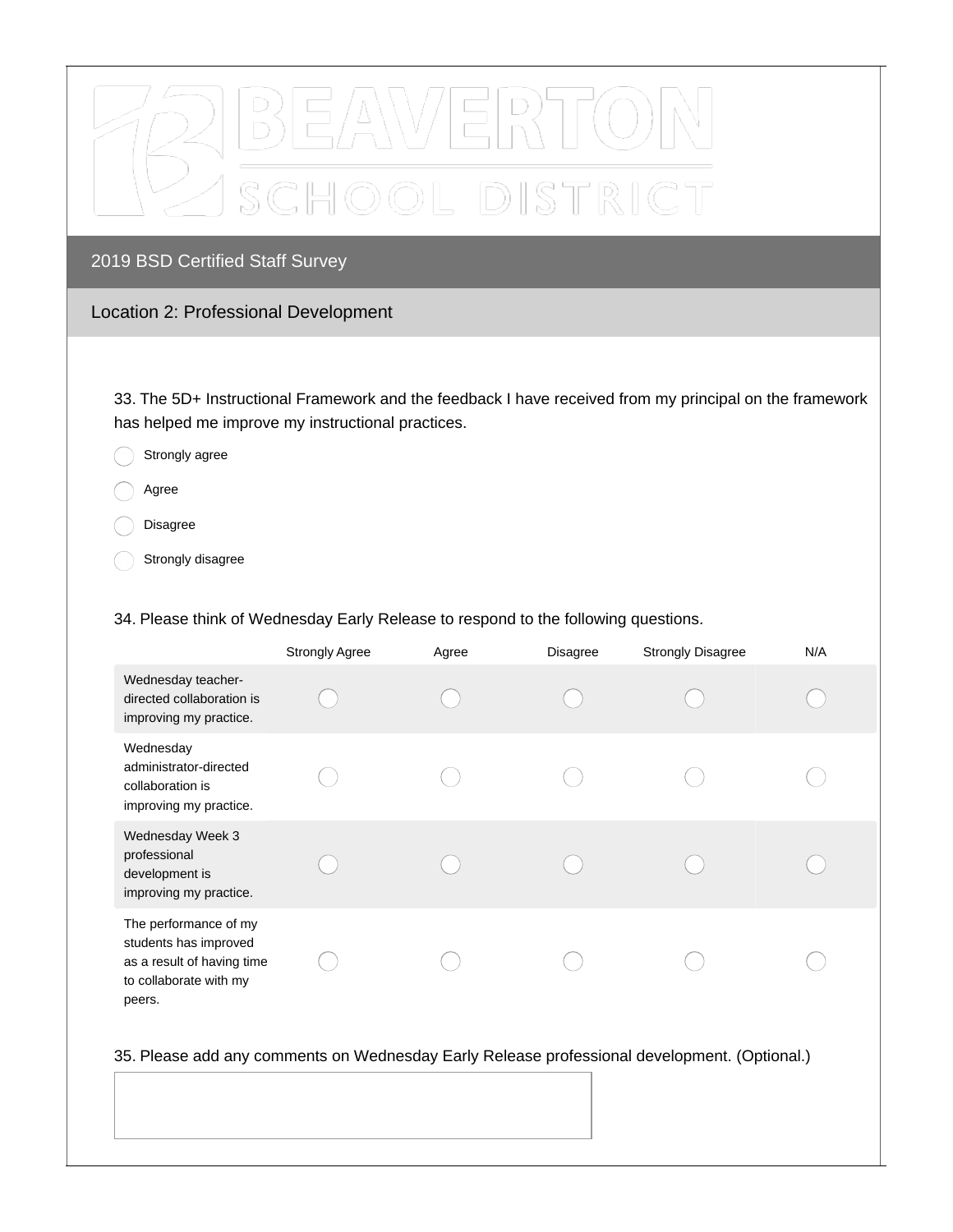36. The district- or school- level professional development I participated in this year (outside of Wednesday Early Release) has improved my instructional practice.

Strongly agree

Agree  $\left(\begin{array}{c} \end{array}\right)$ 

Disagree

Strongly disagree

 $\bigcap$  I have not participated in district- or school- level PD outside of Wednesday Early Release.

37. I have sufficient time to collaborate with my colleagues.

Strongly agree

Agree  $(\ )$ 

Disagree

Strongly disagree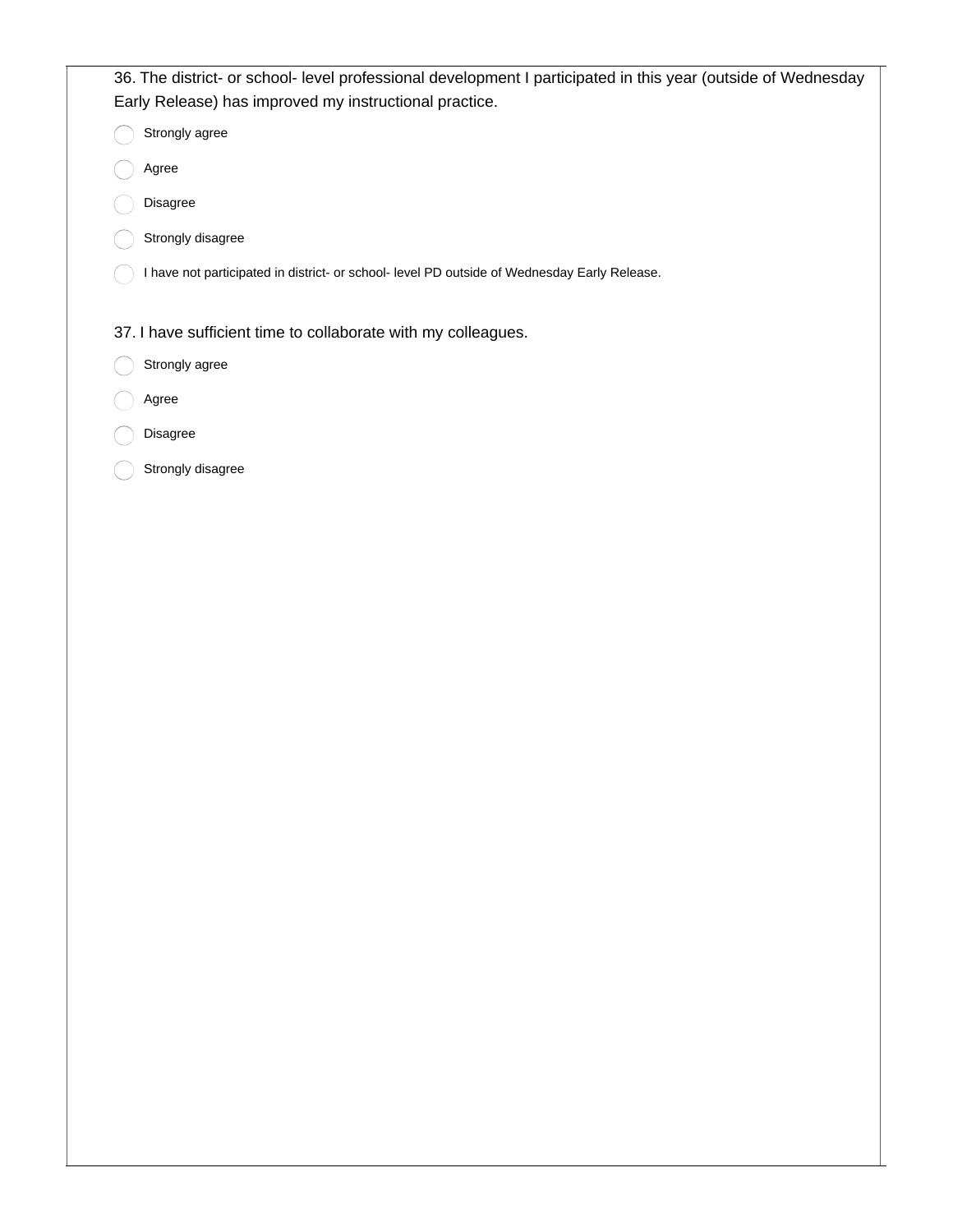

# Location 2: Technology

- 38. My school/ department has the necessary technology available to support my work.
- Strongly agree
- Agree
- Disagree
- Strongly disagree
- 39. I have easy access to data to identify student learning needs and monitor student growth.
- Strongly Agree
- Agree
- Disagree
- Strongly disagree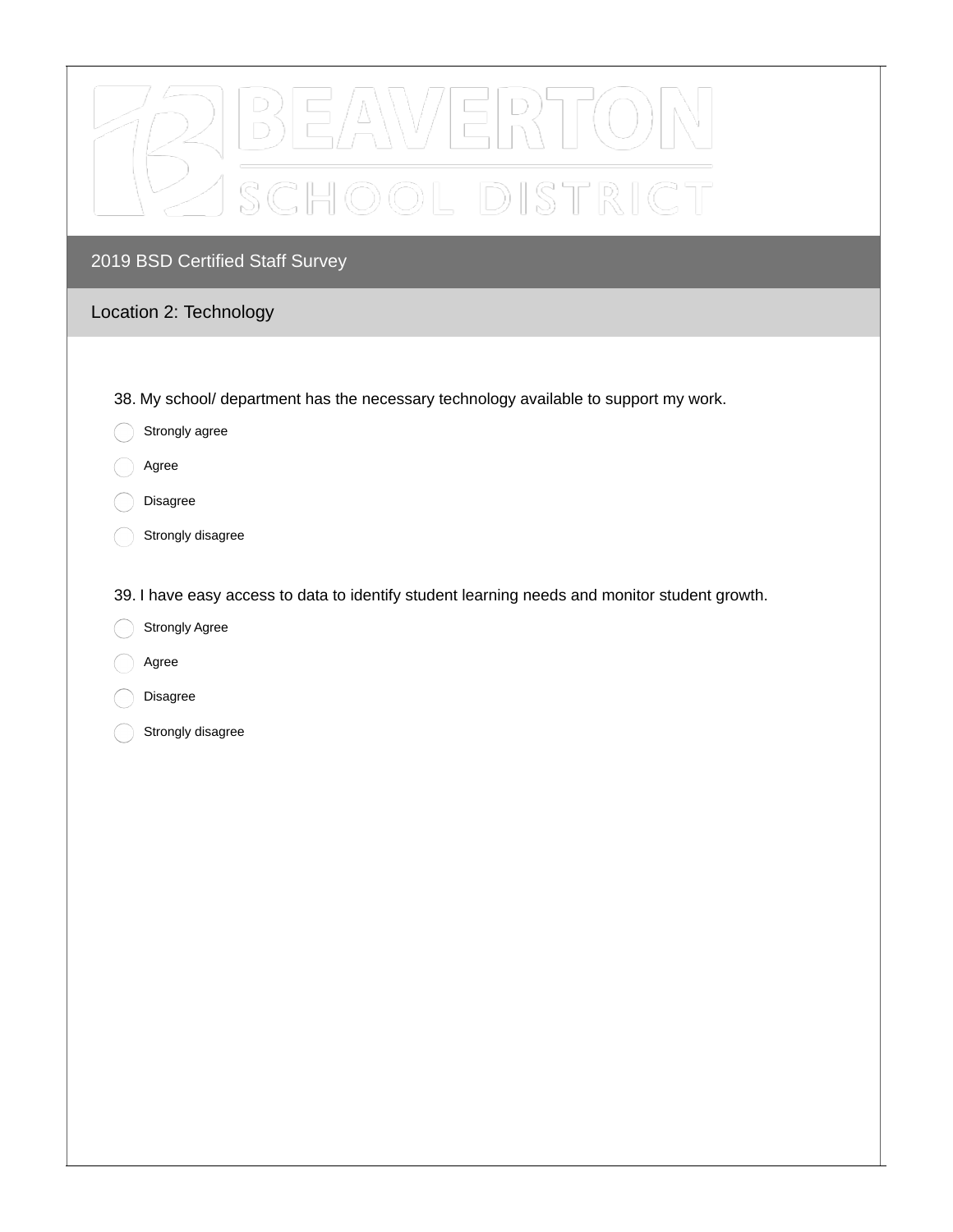| HOOL DISTRICT<br>$S\subset$                                                                       |
|---------------------------------------------------------------------------------------------------|
| 2019 BSD Certified Staff Survey                                                                   |
| Location 2: Workplace Satisfaction                                                                |
|                                                                                                   |
| 40. Overall, I am satisfied with my work environment.                                             |
| Strongly agree                                                                                    |
| Agree                                                                                             |
| Disagree                                                                                          |
| Strongly disagree                                                                                 |
| 41. What grade would you give your own school or District department for the quality of its work? |
| $\boldsymbol{\mathsf{A}}$                                                                         |
| $\sf B$                                                                                           |
| $\mathsf C$                                                                                       |
| D                                                                                                 |
| $\mathsf F$                                                                                       |
|                                                                                                   |
|                                                                                                   |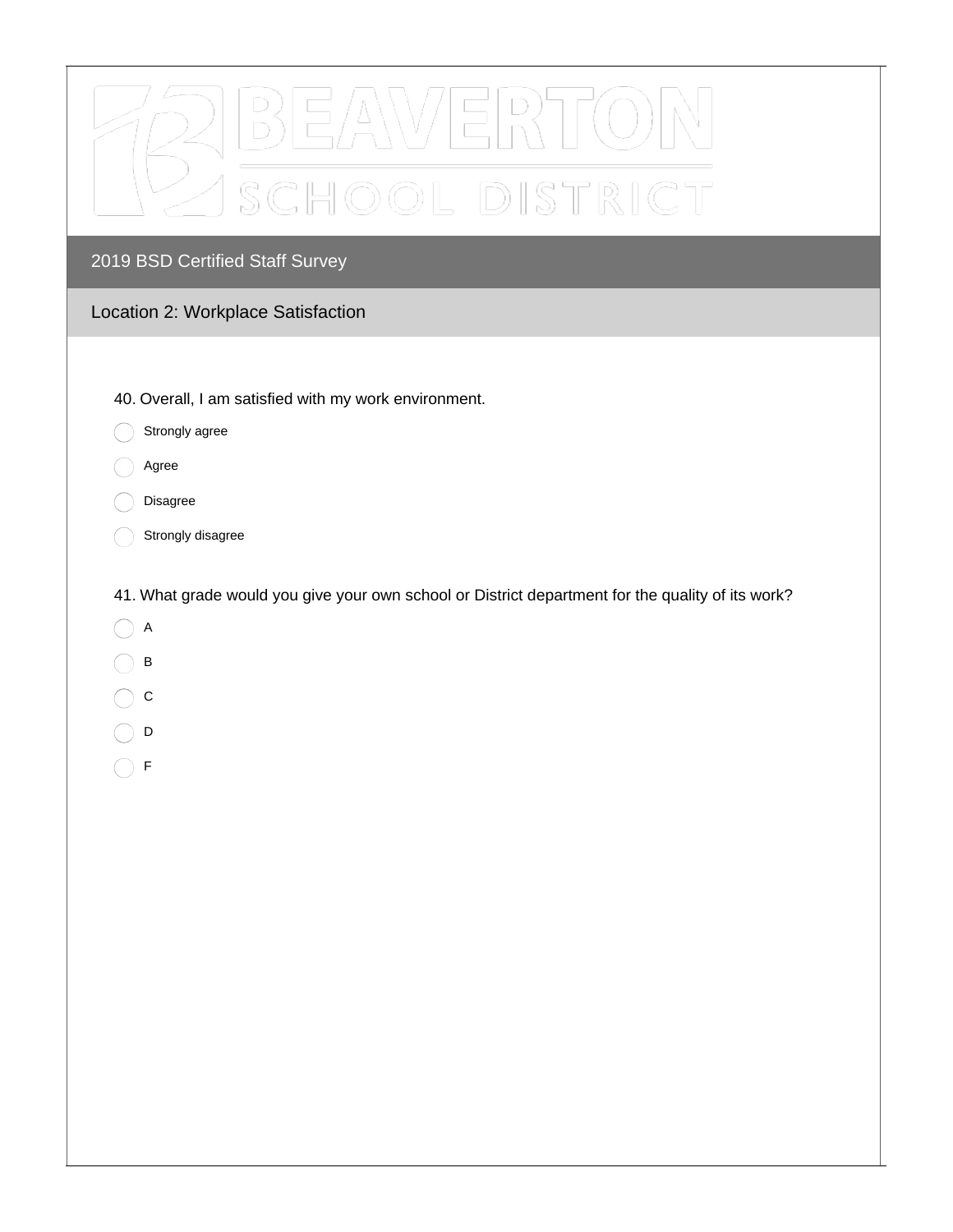

Location 2: School/Department Comments--Optional

**Please remember that while comments are optional, this is a chance for you to share your views without being identified. Do not give your name or any personally identifying characteristics in your responses.**

**If you do not wish to leave comments, select Next at the bottom of the page.**

42. What would you say is going well in your school or department?

43. What would you like to change about your school or department?